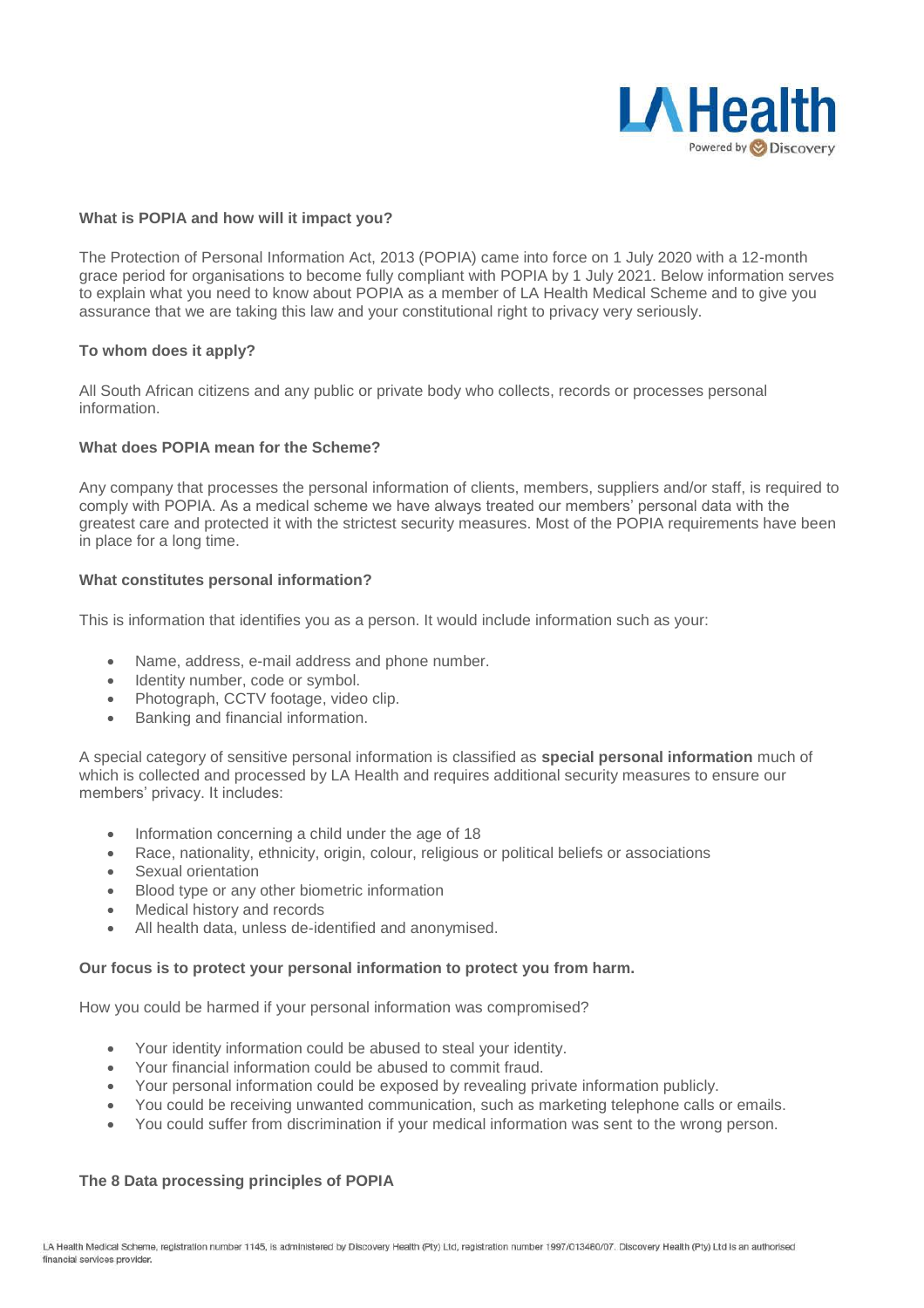The POPI Act serves as a watchful protector over public and private organisations to which you have supplied, or may supply, your personal information. It protects your right to privacy under the following eight principles:

### **1. Accountability**

An organisation is responsible for the personal information in its possession and needs to comply with conditions for processing information. The Principal Officer has been appointed as the LA Health Medical Scheme Information Officer.

### **2. Processing limitation**

We are required to process your personal information in a lawful and transparent manner. This means that processing may not be excessive, **requires your consent and needs to be collected directly from you**.

### **3. Purpose specification**

Your personal information has to be collected for a specific and defined purpose. We need to inform you of the purpose at the beginning of a business relationship. Also, we must not keep records longer than necessary for achieving the purpose.

### **4. Further processing limitation**

LA Health Medical Scheme and our service providers, e.g. Discovery Health (Pty) Ltd (the Administrator), may only use your personal information for those purposes that were specified at the time you provided consent to the processing of information. Should we need to use your personal information for any other purpose or disclose it to any other recipients, you need to provide further consent.

### **5. Information quality**

LA Health Medical Scheme and the Administrator have the responsibility to maintain the quality of the personal information that we process by ensuring that all personal information we keep is reliable and up to date. **You as our member have the responsibility to inform us when your personal information changes.**

#### **6. Openness**

For processing to be fair, you need to be aware of the personal information held about you by us – as well as the source of the information, if it was not collected from you. You need to be made aware of the reason why your information is collected. We also need to maintain documents of all processing operations while meeting the legal requirements of the Promotion of Access to Information Act.

#### **7. Security safeguards**

LA Health Medical Scheme and our service providers, e.g. the Administrator, must not keep your information for longer than necessary and, when it is no longer required, it must be disposed of promptly and professionally. Also, information security measures must be in place to keep your information safe. We are also required to report any breach of personal information to both the Regulator and to you.

# **8 Your participation**

You have the right to view your information. If you ask in writing and show proof of your identity, you may have your information corrected or destroyed. Visit the **Privacy** page on the website.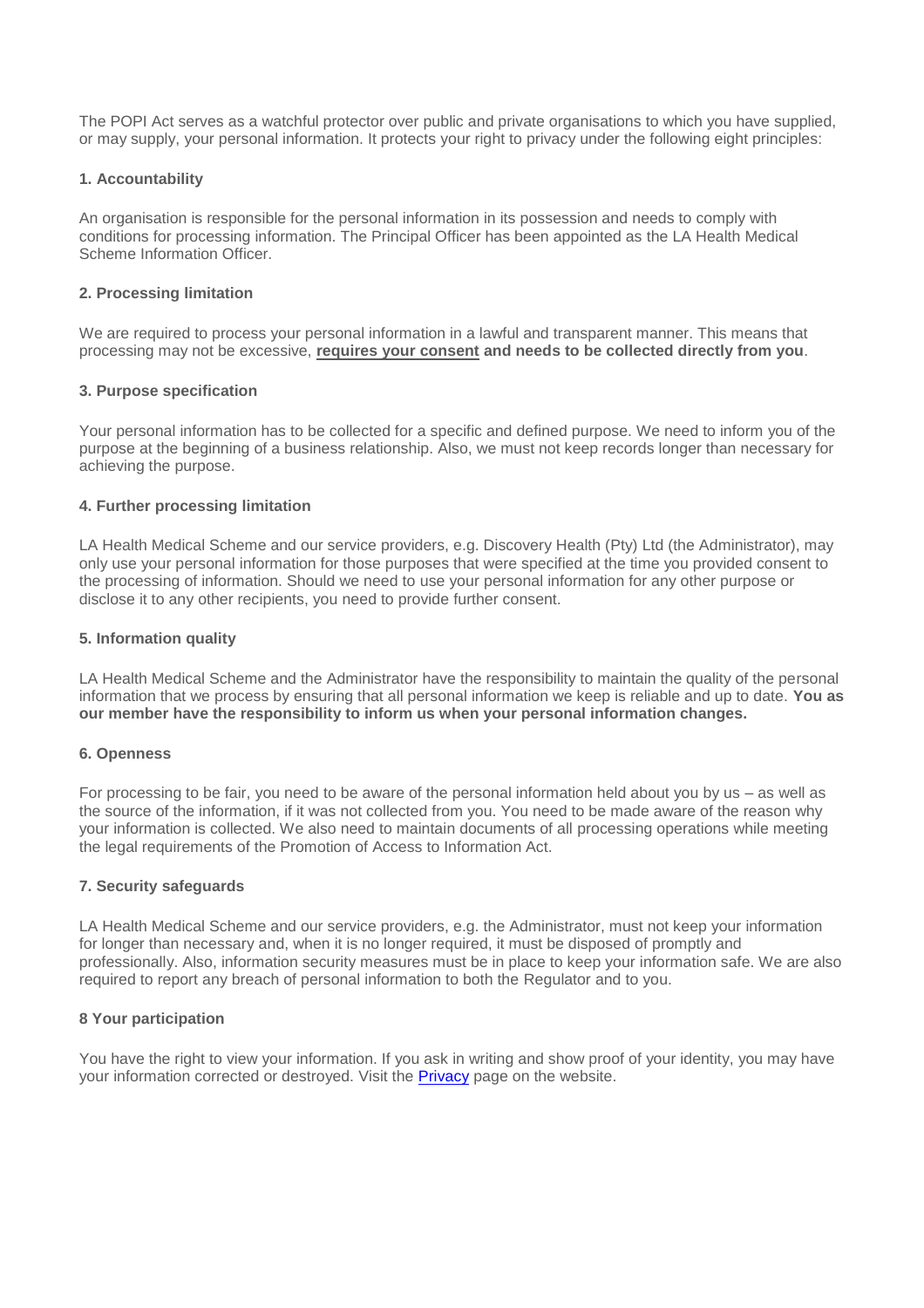

#### **Our measures to protect your personal information**

You will already be familiar with many of the measures necessary to be compliant with POPIA as they have been in place for a while, for example:

- We have previously requested you to **confirm and update your personal information**.
- We **regularly remind you** in our newsletters and member correspondence to update your personal details and to let us know when they change.
- **Only members can log into the logged in area** on the LA Health website, at www.lahealth.co.za.
- You can only log in to the member log in area with your previously **verified log in details**.
- **Your dependants need to create their own log in profile** and certain information about other adult dependants is only accessible to that dependant. More information further below.
- The LA Health Medical Scheme **members' personal details are kept separate** from other schemes or business units by our administrator Discovery Health (Pty) Ltd and extensive IT security measures are in place to protect your data.
- The LA Health Medical Scheme **Call Centre asks you to verify your personal information** when you call in; voice recognition recognises your voice to ensure nobody can pretend to be you.

Further measures include:

- Training and awareness campaigns were done for the Administrator's staff dealing with personal information.
- The Administrator, is encrypting the Scheme's emails to you and have provided you with a secure inbox on the Scheme's website for documents containing personal information.
- The Administrator sometimes sends you emails containing personal information in PDF attachments. For these emails, an additional layer of security will be added, by means of encryption. This means that you will need a password (either your identity number or date of birth) to open and view the document. The encryption remains in place, even if you forward the document to someone else, like your financial adviser or broker.
- The Scheme has engaged with Healthcare Providers and all third parties that we share personal information with to get assurances that they are compliant with POPIA.

#### **How we separate your and your beneficiaries' information**:

- **We will require separate contact details for all dependants over the age of 18** in order to communicate with them independently. The Scheme is no longer allowed to communicate certain information pertaining to a dependant via the main member.
- With regards to claims, the main member may have access to all the claims on the membership, but **the spouse and/or dependant can only view their own personal claim information.**
- In the case of medical savings account balances, only the main member will have access to this information, not the spouse or adult dependant. **The spouse will however be able to obtain this balance, should the main member provide permission** for him/her to do so.
- With regards to chronic medicine, **the main member will only have access to their own chronic cover** information and to that of any children under 18 years of age, who are beneficiaries on the membership.
- **Dependants over the age of 18 will have to register separately for their chronic benefits** the main member may not register on their behalf.
	- $\circ$  The main member is entitled to know which other beneficiaries on the membership have chronic cover, but they will not have access to the actual chronic cover information for those dependants.
	- o All beneficiaries are only allowed to access their own chronic cover information.
	- $\circ$  Beneficiaries with consent (e.g. a spouse) are allowed to access the chronic cover information of any children under 18 years of age, who are beneficiaries on the membership.